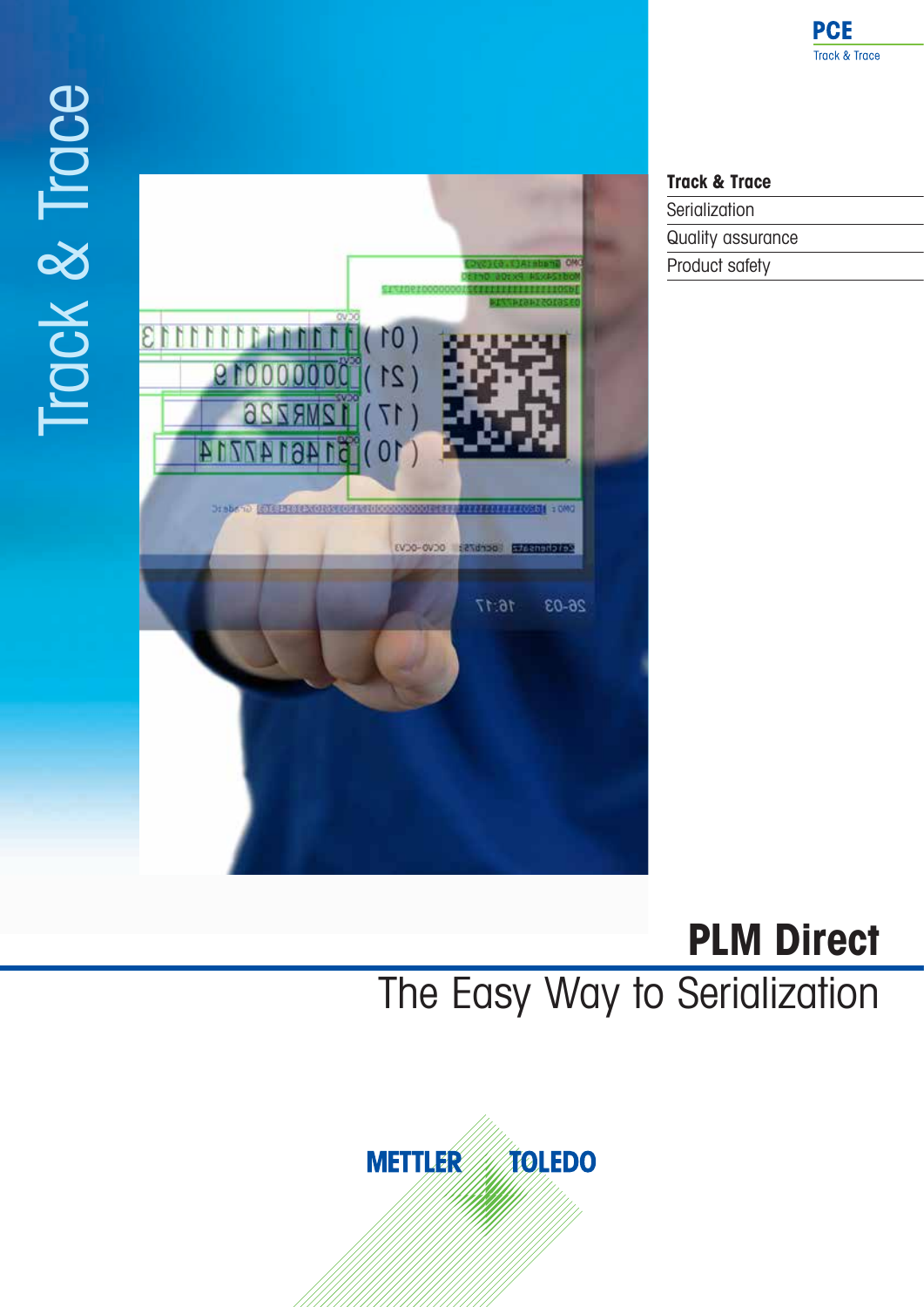

1000000000076 1234567890 201231 000000001775

# **Simplified Track & Trace: PLM direct** Serialization with no detours

Implementation of Track & Trace requirements for pharma products can be a complicated process when dealing with staged packaging lines with serialization and aggregation, or when the same product is being manufactured across parallel lines. Often these requirements are limited. PLM direct from Mettler-Toledo PCE now offers a direct connection between the XMV or XMV TE serialization station and the outside world. When serialization is running on a single station, PLM direct is the right choice.

Data exchange is handled using standard XML formats, integrating the serialization station into the customer's system.

### **Preconfigured for short-term production starts**

PLM direct is preconfigured according to customer requirements. To further reduce complexity and increase ease of use, we limit the coding scenarios to those that are really needed securing a fast production start with minimum downtime.

#### **Safety even at high speeds**

The PLM direct database scheme is developed for high-performance data-storage, guaranteeing fast data-exchanges with line speeds up to 400 pieces per minute. Order data is transferred from the customer system to PLM via a direct XML data exchange. When the serialization order is finished, the complete data-set is retransferred via FTP data-upload or local data storage as defined by the customer. PLM direct provides simple connectivity between serialization stations and MES-, ERP-Systems or cloud solutions.

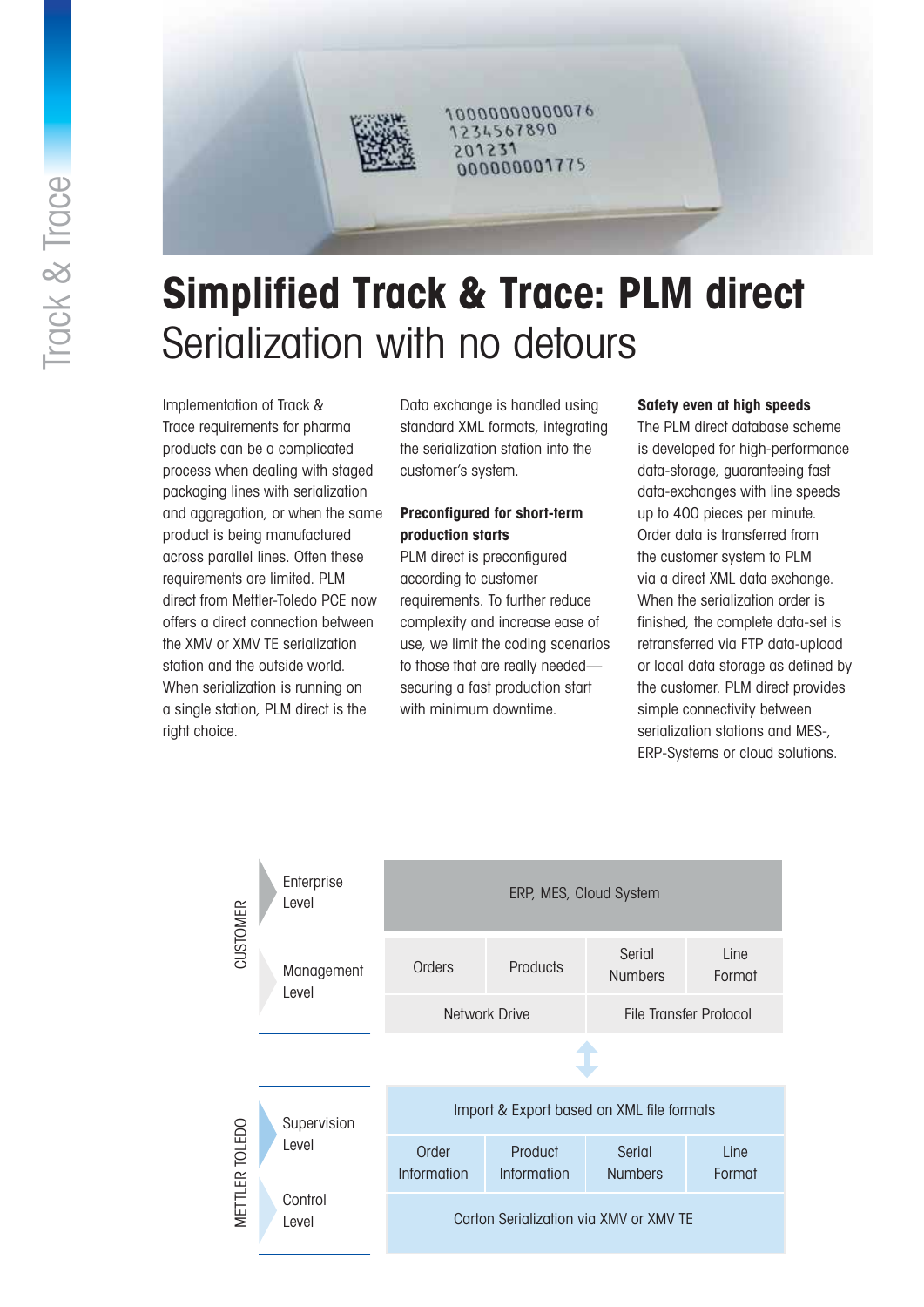# **PLM direct: Your entry into serialization with XMV or XMV TE**



The XMV prints 2D code and plain text on cartons and verifies the printed elements using a Smart Camera, allowing code printing and verification on the front, rear, and / or top side. Different Inkjet or Laser print systems and numerous electrical and mechanical options for the XMV ensure a flexible adaptation of solutions according to customer requirements.



Serialization Station XMV Serialization Station with Tamper Evident Module XMV TE

In addition to the functions of the XMV, the XMV TE as an integrated solution provides a Tamper Evident (TE) module. It applies tamper evident seals on both open sides of the carton at speeds of up to 300 pieces per minute. This ensures the integrity of the packaging as prescribed in the European Standard EN 16679.

#### **PLM direct - The Advantages:**

- **Buy what you need:** PLM direct is made for standalone stations with their specific requirements in serialization.
- **Preconfigured,** so it fits all the customer requirements without long preparation times.
- **• On-site set-up and start-up services** are included in the package.
- **• Software supports all coding scenarios** of the relevant markets like GS1, non-GS1 or China Coding.
- **• Open XML-interface** allows direct data-integration into the customer's MES- or ERP-system or the preferred cloud system.
- **• Flexible and scalable:** once requirements increase e.g. in the direction of managing entire lines or if aggregation is needed, the software can be upgraded.
- **Special training** imparts all the knowledge for serialization on single stations.
- **Draws on our extensive experience** in designing and controlling hundreds of pharmaceutical packaging lines.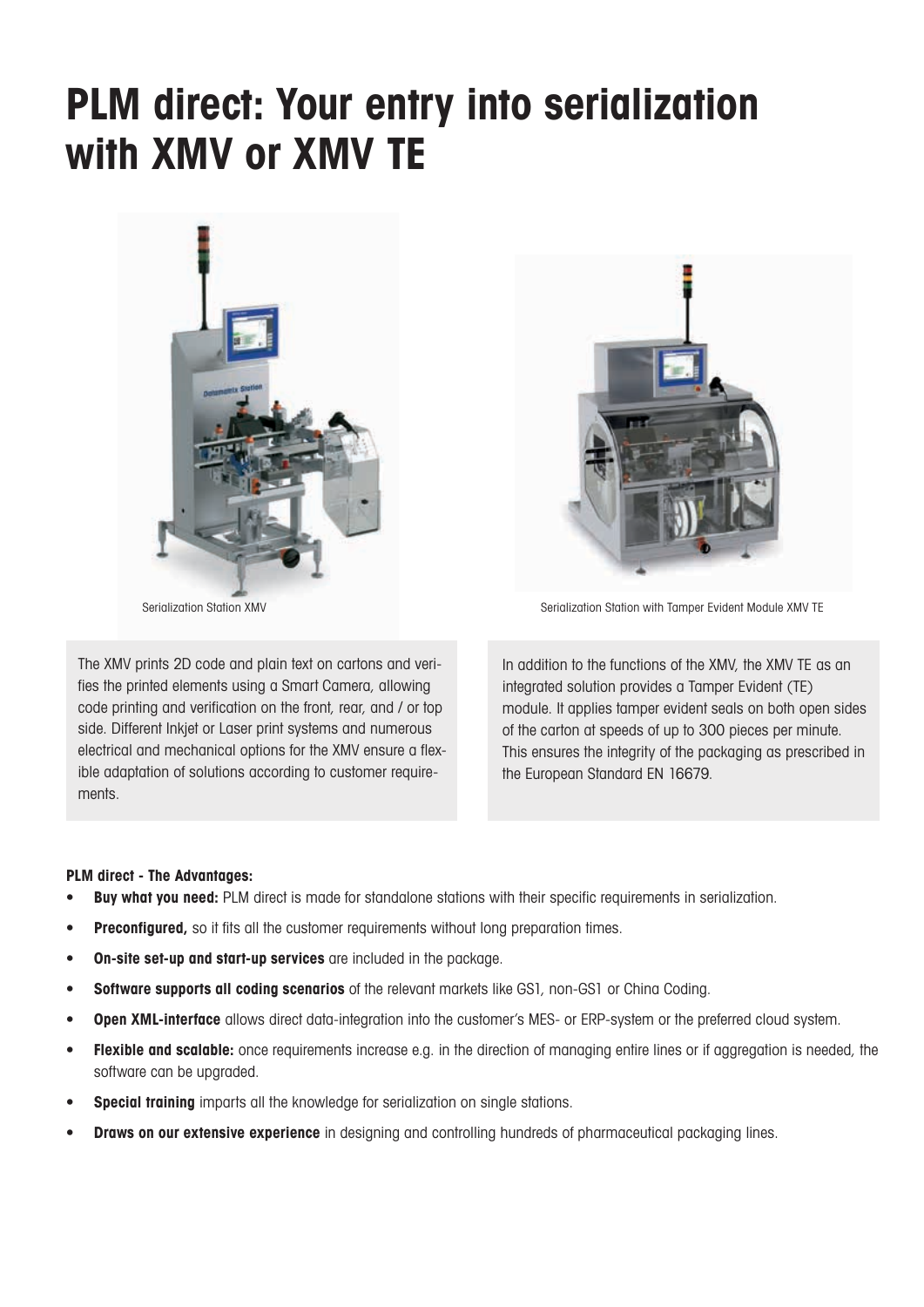

Depending on the complexity of Track & Trace requirements, Mettler-Toledo PCE's new PLM direct or the combination of PLM and PSM are the right choice:

|                                                     |                                                                                             | Combination of PLM and PSM                                                  |                                                                   |
|-----------------------------------------------------|---------------------------------------------------------------------------------------------|-----------------------------------------------------------------------------|-------------------------------------------------------------------|
|                                                     | PLM direct<br>Line<br>Manager<br><b>Direct</b><br>$\tfrac{\text{PCE}}{\text{host } \theta}$ | PLM<br>Line<br>Manager<br>$\bullet$<br>$\frac{\text{PCE}}{\text{loss 4.5}}$ | <b>PSM</b><br>Site<br>Manager<br>$rac{\text{PCE}}{\text{max}(k)}$ |
| Serialization                                       | $\checkmark$                                                                                | $\checkmark$                                                                |                                                                   |
| Aggregation                                         | $\pmb{\mathsf{X}}$                                                                          | $\checkmark$                                                                |                                                                   |
| Preconfigured coding scenarios                      | ✓                                                                                           |                                                                             |                                                                   |
| Serial Number Handling                              | ✓                                                                                           |                                                                             |                                                                   |
| Line management (from carton to pallet)             | $\mathsf{X}$                                                                                | $\checkmark$                                                                |                                                                   |
| Control of parallel lines on one site               | $\pmb{\mathsf{X}}$                                                                          |                                                                             | ✓                                                                 |
| One product manufactured on multiple parallel lines | $\pmb{\mathsf{X}}$                                                                          |                                                                             |                                                                   |
| Open XML-format for data-exchange                   | ✓                                                                                           |                                                                             |                                                                   |
| FTP-Upload                                          | ✓                                                                                           |                                                                             |                                                                   |
| Flexible data-format due to customized connectors   | $\mathsf{X}$                                                                                |                                                                             | ✓                                                                 |
| Local database                                      | ✓                                                                                           |                                                                             |                                                                   |
| One customer database for multiple lines            | X.                                                                                          |                                                                             | $\checkmark$                                                      |
| Product Data Storage                                | $\pmb{\mathsf{X}}$                                                                          |                                                                             | $\checkmark$                                                      |
| Imported order data contains product master-data    | $\checkmark$                                                                                |                                                                             |                                                                   |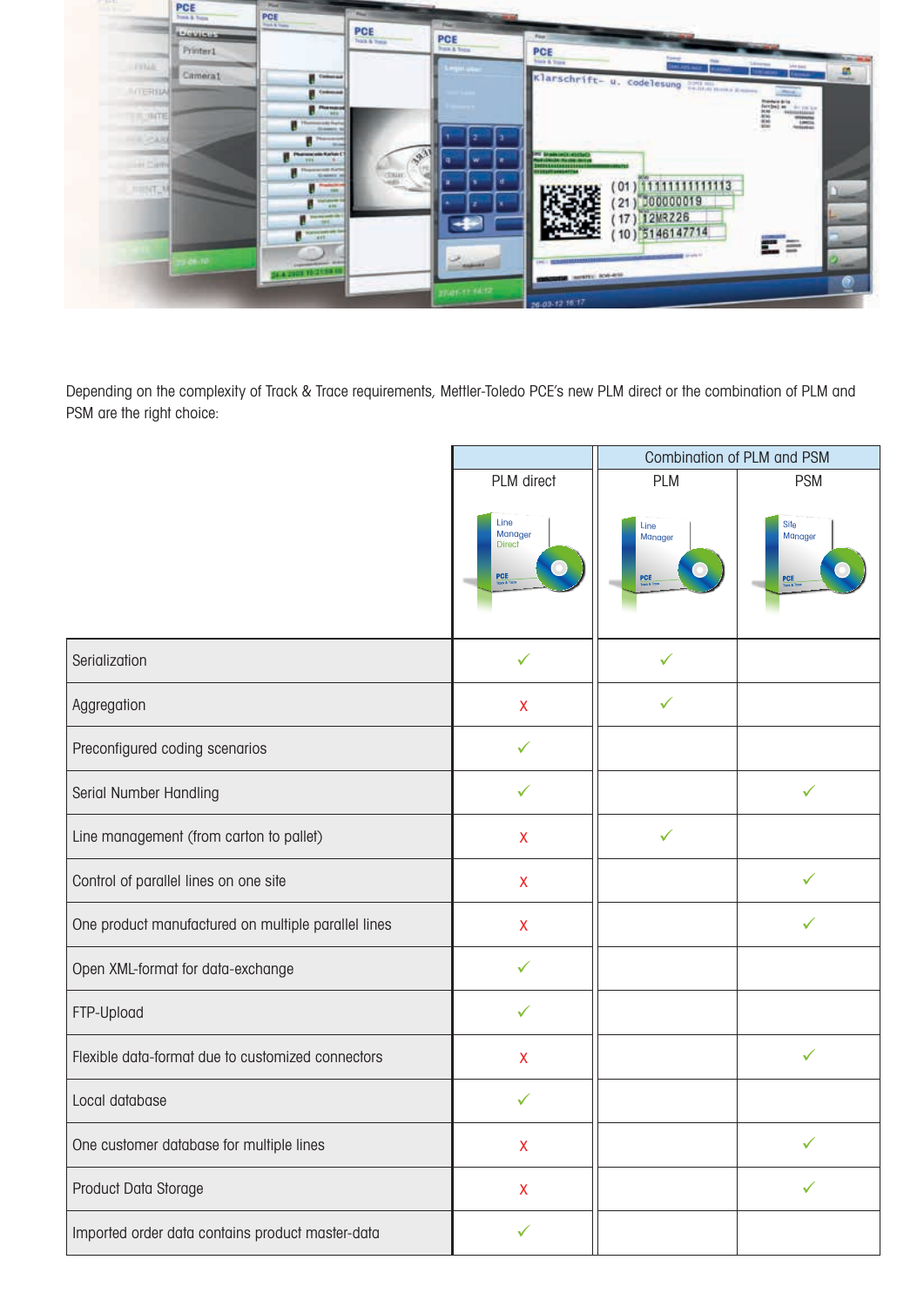## **Why Serialization?** Following international standards with T&T

**For manufacturers in a variety of industries, the successful tracking and tracing of products along the sales and logistics chain is becoming an important requirement for success. Whoever implements a consistent Track & Trace by means of serialization takes an important step in the quality assurance process.**

The pharmaceutical industry is facing far reaching requirements for product marking and verification in order to protect goods against product piracy and counterfeiting. An increasing number of countries are releasing laws asking for in-line printing of product data, unique serial numbers, expiry dates, batch data and potential other information.

The European Union's EU-2011/62 regulations require serialization with direct product marking and immediate verification of printed data, as does the US Drug Quality and Security Act (DQSA). Other geographical markets across the globe such as China, Korea, Brazil and Saudi-Arabia have issued similar regulations. All data must be stored and submitted to a central database to verify products have not been counterfeited.

For many years, Mettler-Toledo PCE has offered the PLM and PSM software suite for the in-line management of all printing, verification and data management processes. While the PLM manages the line processes, the PSM handles the interaction and synchronized data exchange across multiple lines of a production site and provides an interface to the customer's ERP or external cloud system. The combination of PLM and PSM provides integration of parallel manufacturing processes in complex lines with serialization and aggregation from single cartons up to pallets.